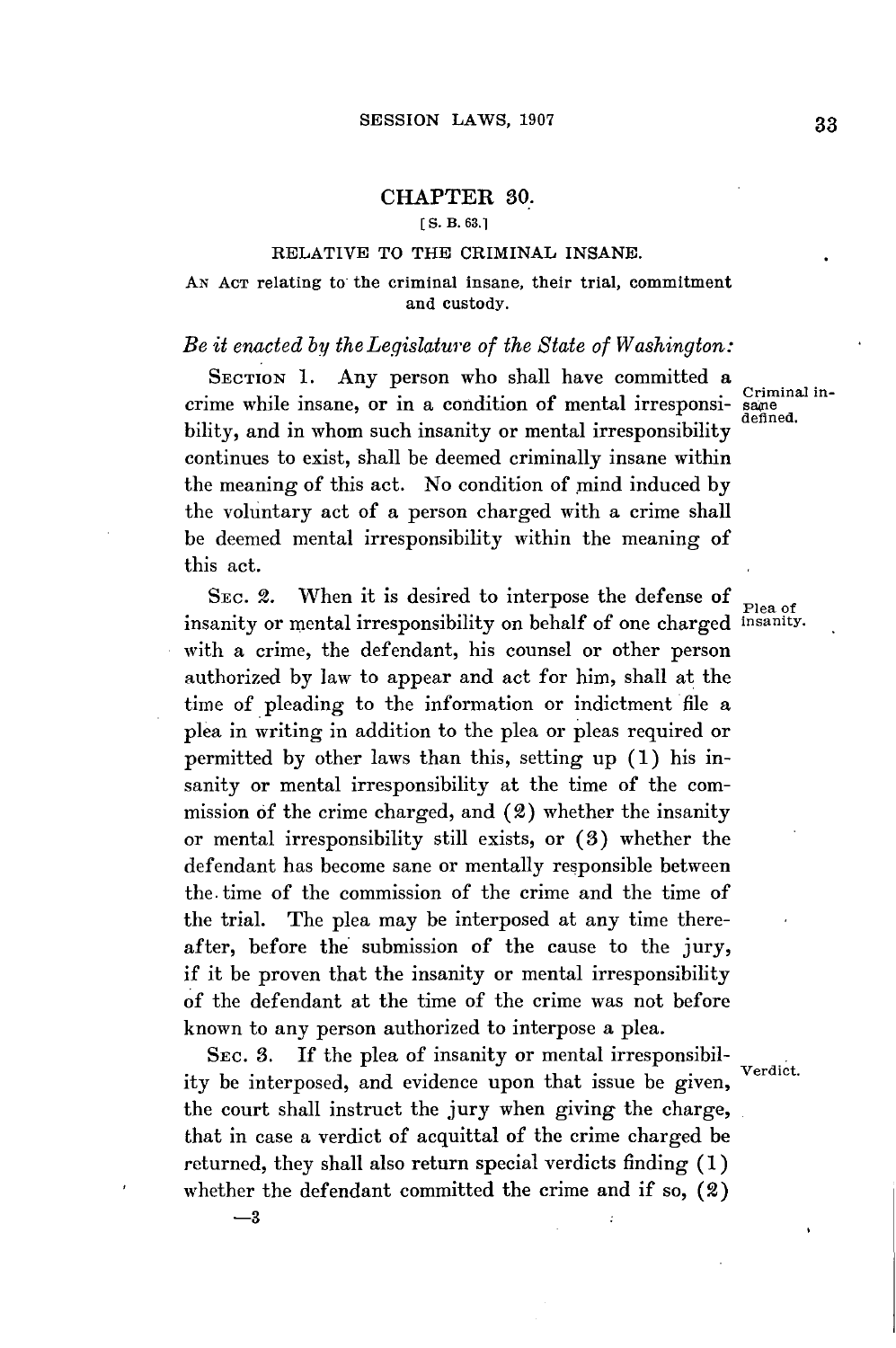whether they acquit him because of his insanity or mental irresponsibility at the time of its commission, **(3)** whether the insanity or mental irresponsibility continues and exists at the time of the trial, and (4) whether, if such condition of insanity or mental irresponsibility does not exist at the time of the trial, there is such likelihood of a relapse or recurrence of the insane or mental irresponsible condition, that the defendant is not a safe person to be at large. Forms for the return of the special verdicts shall be submitted to the jury with the forms for the general verdicts.

of facts.

**SEc.** 4. If the jury find **by** their special verdicts that the defendant committed the crime charged, that he is acquitted because of his insanity or mental irresponsibility Discharge. at the time of its commission, and that before the trial he has become a sane or mentally responsible person, and is not liable to a relapse or recurrence of the insane or mentally irresponsible condition, and is a safe person to be at large, he shall be discharged. **If** the jury find that the defendant committed the crime charged, that he is acquitted because of his insanity or mental irresponsibility at the time of its commission, and that the insanity or mental irresponsibility still exists, or, if it does not exist, that he Commit- is so liable to a relapse or recurrence of the insane or mentally irresponsible condition as to be an unsafe person to be at large, the court shall enter judgment in accordance therewith, and shall order the defendant committed as a criminally insane person until such time as he shall be discharged as hereinafter provided.

**SEc. 5.** Either party to the cause may have the evidence -and all of the matters not of record in the cause made a part of the record **by** the certifying of a state-Statement ment of facts or bill of exceptions as in other cases. **If** an appeal should be not taken, such statement of facts or bill of exceptions shall remain on file in the office of the clerk of the court where the cause was tried, and if an appeal be taken, the statement of facts or bill of exceptions shall be returned from the Supreme Court to the court where the cause was tried when the Supreme Court shall have rendered its final judgment in the cause.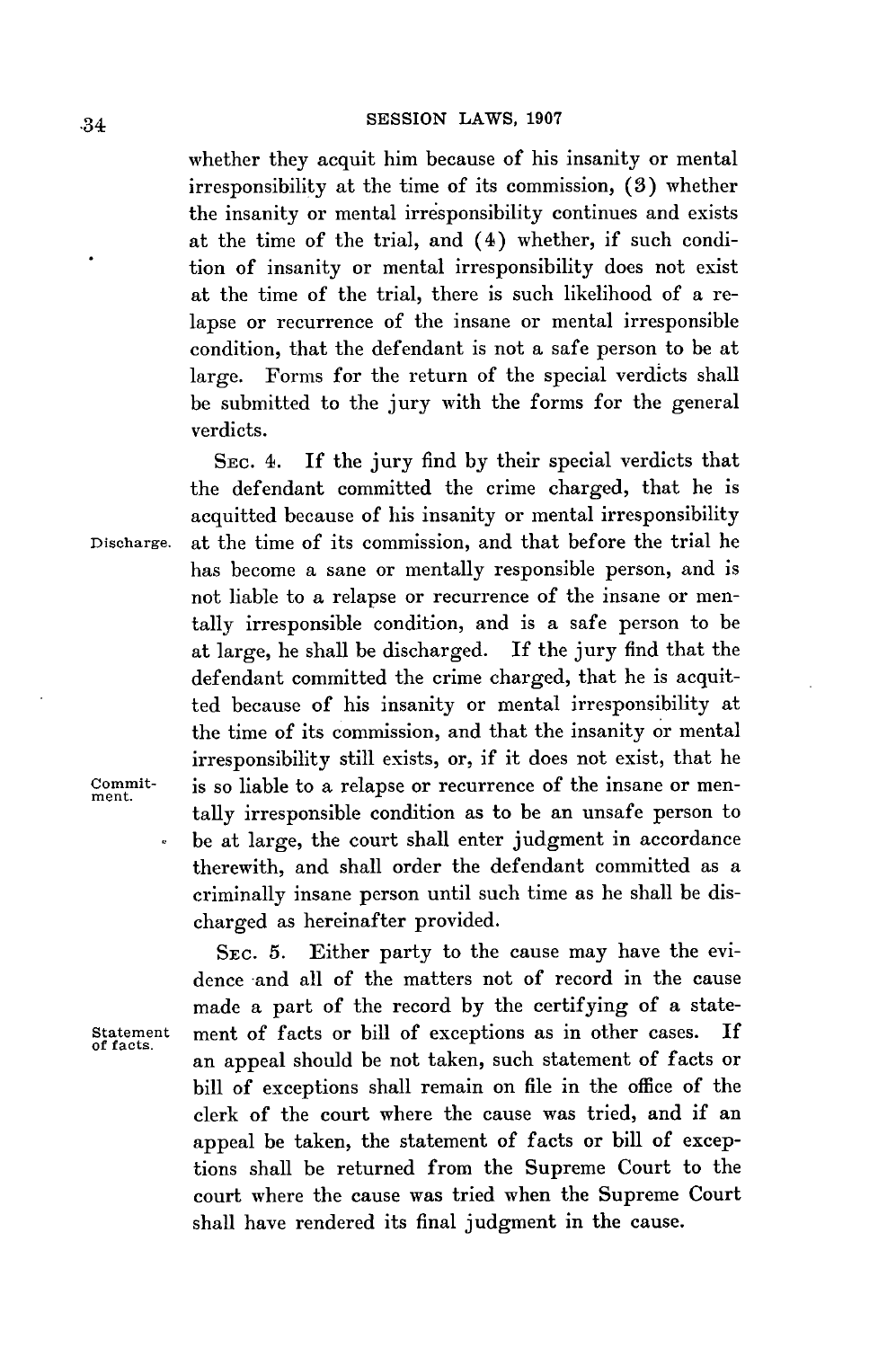SEC. **6.** When any person committed hereunder shall claim to have become sane or mentally responsible and to be free from danger of any relapse or recurrence of mental unsoundness and a safe person to be at large, he shall Application apply to the physician in charge of the criminal insane tion. for an examination of his mental condition and fitness to be at large. If the physician shall certify to the warden certificate that there is reasonable cause to believe that such person  $\frac{1}{\text{st} \min}$ has become sane since his commitment and is a safe person to be at large, the warden shall permit him to present a petition to the court that committed him, setting up the Petition facts leading to his commitment, and that he has since become sane and mentally responsible, and is in such condition that he is a safe person to be at large, and shall pray his discharge from custody. The petition shall be served upon the prosecuting attorney of the county, whose duty it shall be to resist the application. No other pleadings than the petition need be **filed,** and the court shall set the cause down for trial before a jury, and the trial shall pro- Jury trial. ceed as in other cases. The sole issue to be tried in the Issue. case shall be whether the person petitioning for a discharge has, since his commitment, become a safe person to be at large, and the burden of proof shall be upon him. If the evidence given upon his trial upon the criminal charge Evidence at shall have been preserved by statement of facts or bill of may be<br>the criminal charge Evidence at former trial exceptions as hereinbefore provided, either party may read such parts of that record as may be desired as evidence upon the hearing. The jury shall be required to Finding of find whether the petitioner has become sane since his commitment, is not liable to a recurrence of the mental unsoundness or relapse, and is a safe person to be at large. **If** they so find, he shall be entitled to a discharge. **If** not, his petition shall be dismissed, and he shall be remitted to custody. Either party may appeal to the Supreme Appeal. Court from the judgment discharging the petitioner or remitting him to custody, in the same manner that appeals in other cases are taken. The judgment of remission shall be conclusive that the petitioner is an unsafe person to be at large at the time of its entry; but if he shall subsequently claim to have become a sane and safe persor

for examina-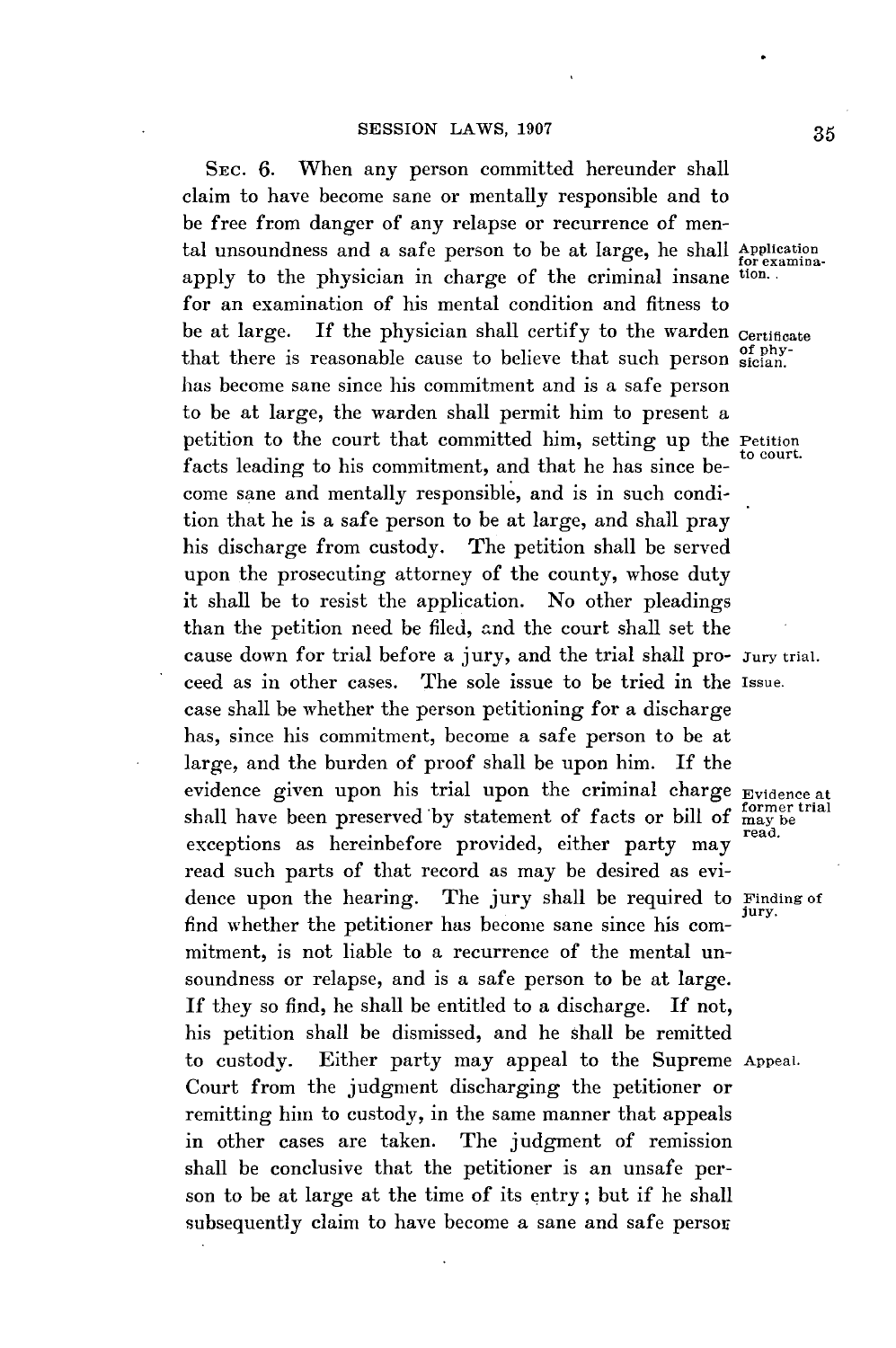**Subsequent** to **be** at large, he may upon a certificate of probable cause **by** the attending physician, which shall show a change in his mental condition since the last trial, his present sanity and fitness to be at large, again petition for discharge, and the proceedings thereon shall be as hereinabove provided.

**Recommit- SEc. 7.** Should any criminally insane person dis- **ment.**

charged hereunder again become insane or mentally irresponsible, or be found to be an unsafe person to be at large because of mental unsoundness, the prosecuting attorney of the county from which he was committed may file a petition in the name of the State, setting up the facts leading to his commitment and subsequent discharge, and the relapse which is the basis of the petition. **A** war-**Procedure.** rant shall be issued for the defendant as in criminal cases, the defendant taken into custody, and the case tried to a jury, as in other cases provided herein; but the burden of proof, showing reasons for commitment, shall be upon the State. Should the jury find the defendant sane, and a safe person to be at large, he shall be discharged. Should they find that since his discharge he has suffered a relapse or recurrence -of his mental unsoundness, and **by** reason thereof he is an unsafe person to be at large, the court shall issue an order remitting him to custody as criminally insane. The evidence given upon the former trial or trials, if preserved **by** statement of facts or bill of exceptions as hereinbefore prescribed, may be read upon such hearing, and either party may appeal to the Supreme Court as in other cases.

Ward for **SEC. 8.** The authorities charged with the maintenance sine at and conduct of the State penitentiary shall forthwith pro-**Penien-** and conduct of the State penitentiary shall forthwith pro- **tiary** vide a ward or department in the State penitentiary wherein shall be confined persons committed as criminally insane persons under the provisions of this act. Such persons shall be under the custody and control of the warden of the penitentiary to the same extent that are other persons committed to his custody, but such provision shall be made for their control, care and treatment as shall be proper in view of their derangement. Any person so committed. shall not be discharged from the custody of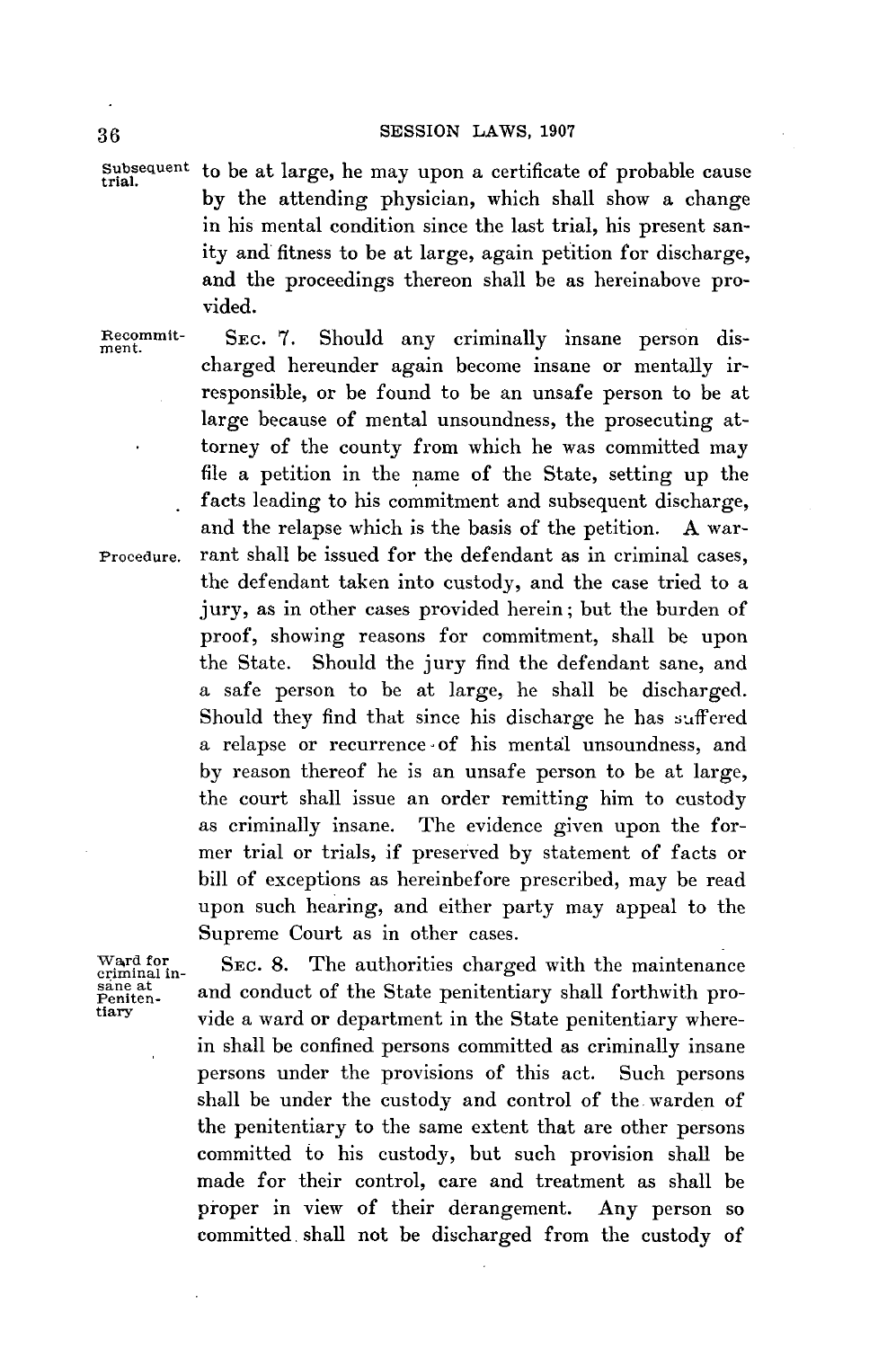the warden save upon the order of a court of competent jurisdiction made after a trial and judgment of discharge Discharge. as herein provided. When any person so committed shall petition for a discharge, the warden of the penitentiary shall send him to the county where the hearing is to be had at the time the case shall be called for trial in the custody of a guard. During the time he shall be absent from the penitentiary, he shall be confined in the county jail, but shall at all times be deemed to be in the custody of the guard. **If** he shall be remitted to custody, the guard shall forthwith return him to the penitentiary. **If** he shall be discharged, the State may forthwith appeal from the order of discharge, and such appeal shall operate as a stay of the order and he shall remain in custody and be forthwith returned to the penitentiary until the Supreme Court shall have rendered a final decision in the cause. If the State does not desire to appeal, the order of discharge shall be a sufficient acquittal to the warden.

SEC. 9. All the criminal insane now confined in the criminal-in-<br>State hospitals for the insane shall be forthwith sent by <sup>sane to be</sup><br>the authorities of those hospitals to the State penitentiary  $_{\text{Peniten}}^{\text{total at}}$ the authorities of those hospitals to the State penitentiary  $\frac{10 \text{ wa}}{\text{heat}}$ and placed in the control of the warden and confined by him in the ward or department for the criminal insane, herein provided for, and shall not thereafter be discharged from his custody save in the manner herein provided. Any criminally insane person now confined in the State penitentiary shall be transferred to the ward for the criminally insane, and shall not be discharged, save as herein provided.

SEC. 10. The prosecuting attorney of any county Commitwherein a person may have been acquitted of a crime persons not because of his insanity or mental irresponsibility may in custody cause any such person who is not in custody to be brought before the superior court of that county for trial as to the question of his sanity or mental responsibility **by** filing a petition in the name of the State setting up the commission of a crime **by** such person, his acquittal thereof because of his insanity, and his insanity or mental irresponsibility at the present time. The cause shall be tried Procedure. to a jury as hereinbefore provided. The evidence given